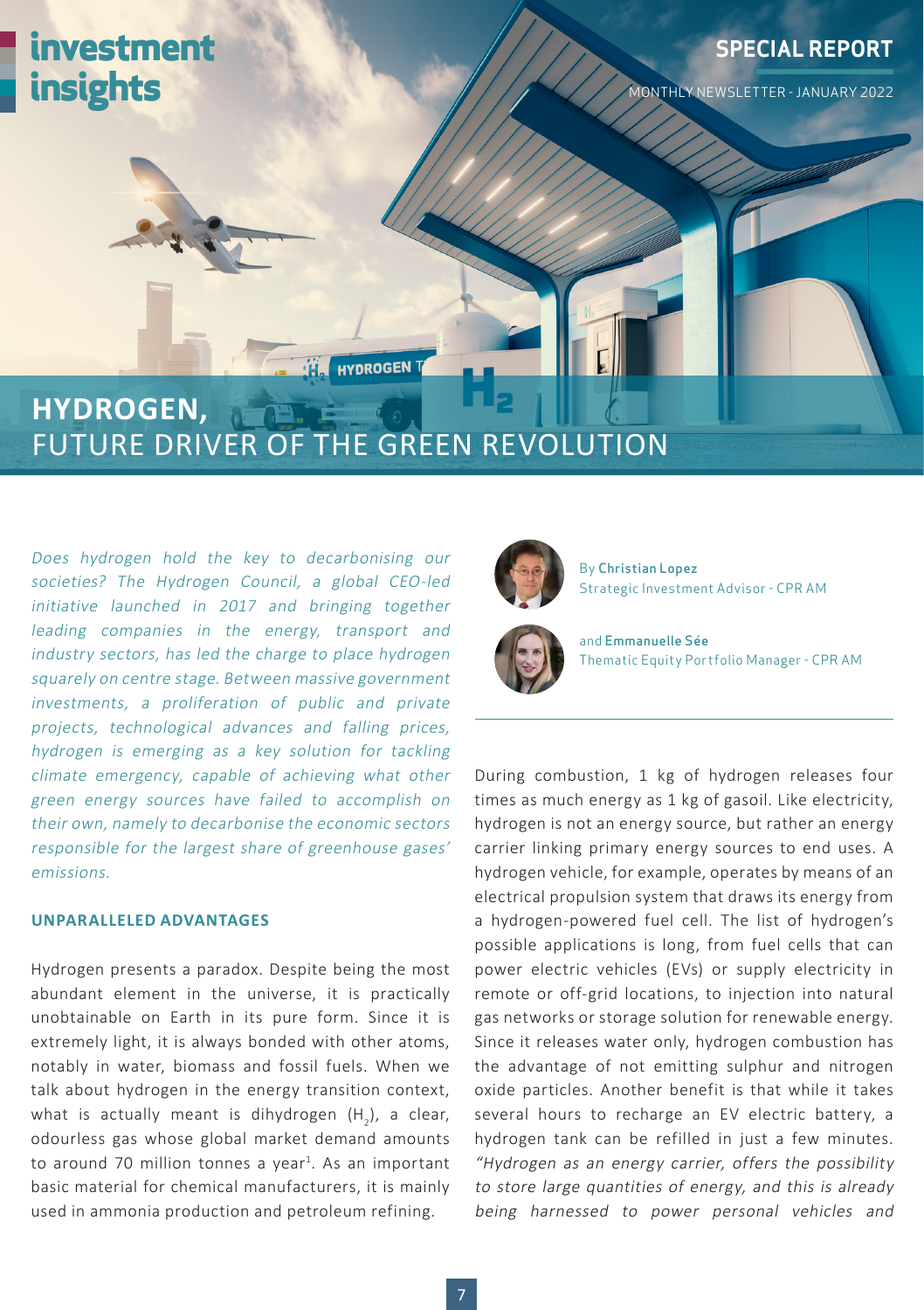# **investment insights**

**SPECIAL REPORT**

MONTHLY NEWSLETTER - JANUARY 2022

forklifts, largely used in logistic centers. Furthermore, this property of hydrogen is also contributing to meet the decarbonisation challenges in sectors that are heavy greenhouse gas (GHG) emitters, such as longhaul transport." says Emmanuelle Sée. In the longer term, hydrogen could enable shipping and aviation to embark on their own green revolutions.

Hydrogen can also be used to store electricity that is not consumed immediately, addressing this way the challenges related to the intermittent nature of renewables such as wind and solar. Surplus electricity is used to produce hydrogen, so that when power production dips, this hydrogen can be converted back into electricity, making it the perfect foil to renewables.

### **THE HYDROGEN COLOUR SPECTRUM: FROM GREY TO GREEN**

Hydrogen production requires its extraction from a primary source, such as water or natural gas, via a chemical reaction. Therefore, the carbon footprint generated by the production of hydrogen depends on the source and the energy used during the production process.

Yet for infrastructure and cost-related reasons, over 95% of hydrogen is currently produced using fossil fuels: "grey" hydrogen, as it is called, is neither renewable, nor low-carbon. Fortunately, there is a cleaner alternative: decarbonised hydrogen obtained through water electrolysis. "This process, which is more environmentally friendly, requires an electrical current to split the water molecule. This power can come from different sources. If the source is renewable, as in the case where the electrolyser used to ensure the water-splitting process is tied to a wind farm or a photovoltaic plant, the decarbonised hydrogen produced is qualified as 'green'", says Christian Lopez.

As is often the case, the big challenge is production cost. Although right now clean hydrogen is more expensive to produce than its grey equivalent, a stepup in global production capacity and the creation of a mass market should help to achieve a better balance. "The cost of producing renewable energy and electrolysers has halved in the last five years", adds Emmanuelle Sée. "And research suggests that by the end of the decade, costs will drop by a further 60%- 90% compared to today."

### **TOWARDS A "NET ZERO ECONOMY"**

"European Union's hydrogen strategy is counting on mass production to ramp up Europe's renewable hydrogen production capacity between now and 2024", says Emmanuelle Sée. Described as the future engine "driving the green revolution"<sup>2</sup> by the European Commission, hydrogen is unquestionably one of the most promising solutions when it comes to decarbonising our economies, provided that it is more "green" than "grey".

Whether used in industry, agriculture, construction or even mobility, green hydrogen can provide a decarbonised energy for production centres, replace manufacturing processes that currently use fossil fuels or offer a genuine alternative to conventional engines. "In steelmaking, for example, more and more companies are converting to less polluting technologies in a bid to reduce the sector's high carbon footprint. Ditto for the production of fertilisers, cement and in the green chemistry sector", details Christian Lopez. By replacing fossil fuels with decarbonised hydrogen, whole swathes of our economies could lower their GHG emissions in line with national and international goals.